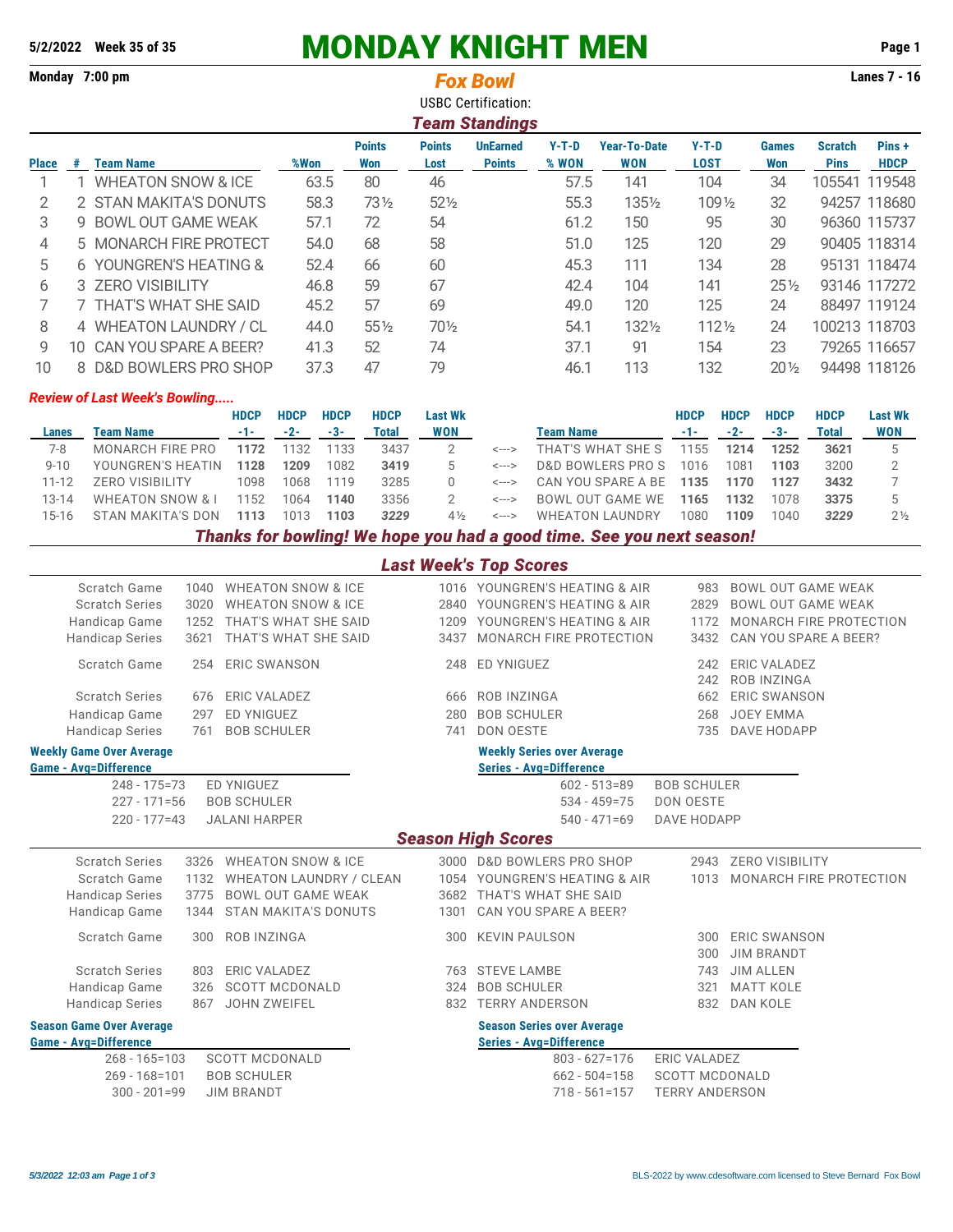| 5/2/2022       | <b>Week 35 of 35</b>          |                                         |                 |    | <b>MONDAY KNIGHT MEN</b> |     |                             |                            |        |       |       |              | Page 2                      |
|----------------|-------------------------------|-----------------------------------------|-----------------|----|--------------------------|-----|-----------------------------|----------------------------|--------|-------|-------|--------------|-----------------------------|
|                |                               |                                         |                 |    | <b>Team Rosters</b>      |     |                             |                            |        |       |       |              |                             |
| ID#            | <b>Bowling</b><br><b>Hand</b> | <b>Name</b>                             | <b>Avg HDCP</b> |    |                          |     | <b>To Raise</b><br>$Avg +1$ | <b>To Drop</b><br>$Avg -1$ | $-1 -$ | $-2-$ | $-3-$ | <b>Total</b> | <b>HDCP</b><br><b>Total</b> |
|                |                               | <b>1 - WHEATON SNOW &amp; ICE</b>       |                 |    | <b>Pins Gms</b>          |     |                             |                            |        |       |       |              |                             |
| 1              |                               | <b>STEVE LAMBE</b>                      | 213             | 15 | 19215                    | 90  | 687                         | 593                        | 224    | 163   | 203   | 590          | 632                         |
| $\overline{2}$ |                               | <b>TERRY ANDERSON</b>                   | 193             | 33 | 19110                    | 99  | 678                         | 575                        | 194    | 218   | 194   | 606          | 708                         |
| 3              |                               | <b>ERIC VALADEZ</b>                     | 214             | 14 | 20620                    | 96  | 665                         | 565                        | 199    | 235   | 242   | 676          | 718                         |
| 5              |                               | PAUL MCCALLUM                           | 151             | 71 | 3631                     | 24  | 473                         | 445                        |        |       |       | 0            | $\overline{0}$              |
| 51             |                               | <b>DON EMMA</b>                         | 208             | 19 | 21233                    | 102 | 712                         | 606                        | 186    | 191   | 188   | 565          | 622                         |
| 52             |                               | <b>JOEY EMMA</b>                        | 195             | 31 | 11120                    | 57  | 640                         | 579                        | 237    | 145   | 201   | 583          | 676                         |
| 53             |                               | <b>MARC EMMA</b>                        | 187             | 38 | 8431                     | 45  | 593                         | 544                        |        |       |       | 0            | $\overline{0}$              |
| $\overline{4}$ |                               | <b>BOB EMMA</b>                         | bk171           | 53 | 0                        | 0   |                             |                            |        |       |       | 0            | $\boldsymbol{0}$            |
|                |                               | <b>2 - STAN MAKITA'S DONUTS</b>         |                 |    |                          |     |                             |                            |        |       |       |              |                             |
| 6              |                               | <b>JASON EGGERT</b>                     | 154             | 68 | 14846                    | 96  | 499                         | 399                        | 152    | 106   | 173   | 431          | 632                         |
| $\overline{7}$ |                               | PHILLIP DENT                            | 160             | 63 | 12992                    | 81  | 532                         | 447                        | 147    | 128   | 128   | 403          | 589                         |
| 8              |                               | <b>ADAM ROSPOND</b>                     | 199             | 27 | 16953                    | 85  | 647                         | 558                        | 183    | 211   | 211   | 605          | 686                         |
| 9              |                               | <b>TOM FERGUSON</b>                     | 187             | 38 | 17440                    | 93  | 608                         | 511                        |        |       |       | 0            | $\overline{0}$              |
| 10             |                               | <b>ROB INZINGA</b>                      | 214             | 14 | 20609                    | 96  | 676                         | 576                        | 242    | 212   | 212   | 666          | 708                         |
| 54             |                               | <b>JON BARDER</b>                       | 153             | 69 | 5049                     | 33  | 495                         | 458                        | 151    | 118   | 141   | 410          | 614                         |
| 55             |                               | <b>MIKE MOCERINO</b>                    | bk154           | 68 | $\Omega$                 | 0   |                             |                            |        |       |       | 0            | 0                           |
| 56             |                               | <b>KEN PULLIAM</b>                      | 140             | 81 | 2530                     | 18  | 431                         | 409                        |        |       |       | 0            | $\mathbf 0$                 |
|                | <b>3 - ZERO VISIBILITY</b>    |                                         |                 |    |                          |     |                             |                            |        |       |       |              |                             |
| 11             |                               | <b>RORY GALLAGHER</b>                   | 187             | 38 | 17811                    | 95  | 613                         | 514                        | 165    | 190   | 202   | 557          | 671                         |
| 12             |                               | <b>GEORGE RHEAR</b>                     | 186             | 39 | 16196                    | 87  | 634                         | 543                        | 172    | 150   | 188   | 510          | 627                         |
| 13             |                               | <b>CHARLIE BARTLETT</b>                 | 166             | 57 | 16019                    | 96  | 514                         | 414                        | a156   | a156  | a156  | 468          | 639                         |
| 14             |                               | <b>JOHN ZWEIFEL</b>                     | 166             | 57 | 16456                    | 99  | 578                         | 475                        | 182    | 157   | 150   | 489          | 660                         |
| 15             |                               | <b>JIM WATSON</b>                       | 183             | 42 | 18141                    | 99  | 627                         | 524                        | 190    | 182   | 190   | 562          | 688                         |
| 70             |                               | <b>TONNY GILCHRIST</b>                  | <b>bk185</b>    | 40 | 653                      | 3   | 655                         | 648                        |        |       |       | 0            | $\mathbf 0$                 |
| 71             |                               | <b>LARRY MUELLER</b>                    | bk199           | 27 | 585                      | 3   | 591                         | 584                        |        |       |       | 0            | 0                           |
|                |                               | <b>4 - WHEATON LAUNDRY / CLEANERS</b>   |                 |    |                          |     |                             |                            |        |       |       |              |                             |
| 16             |                               | <b>KURT GIESEKE</b>                     | 204             | 23 | 19037                    | 93  | 643                         | 546                        | 180    | 215   | 168   | 563          | 629                         |
| 17             |                               | <b>DOUG STEPHAN</b>                     | 174             | 50 | 16622                    | 95  | 528                         | 429                        | 137    | 123   | 174   | 434          | 581                         |
| 18             |                               | <b>SHAUN DOANE</b>                      | 174             | 50 | 17297                    | 99  | 553                         | 450                        | 162    | 182   | 143   | 487          | 634                         |
| 19             |                               | <b>TIM GIESEKE</b>                      | 181             | 44 | 17947                    | 99  | 617                         | 514                        | 202    | 193   | 170   | 565          | 697                         |
| 20             |                               | <b>KEVIN PAULSON</b>                    | 218             | 10 | 19679                    | 90  | 688                         | 594                        | 225    | 222   | 211   | 658          | 688                         |
| 57             |                               | <b>MATT COVALL</b>                      | 200             | 27 | 2811                     | 14  | 606                         | 588                        |        |       |       | 0            | $\boldsymbol{0}$            |
| 69             |                               | <b>BLAKE PATRICK</b>                    | 215             | 13 | 2584                     | 12  | 656                         | 640                        |        |       |       | 0            | 0                           |
|                |                               | <b>5 - MONARCH FIRE PROTECTION</b>      |                 |    |                          |     |                             |                            |        |       |       |              |                             |
| 21             |                               | <b>JOHN SHANKS</b>                      | 177             | 47 | 13882                    | 78  | 536                         | 454                        | 193    | 196   | 177   | 566          | 707                         |
| 22             |                               | DAVE HODAPP                             | 158             | 64 | 13331                    | 84  | 502                         | 414                        | 164    | 199   | 177   | 540          | 735                         |
| 23             |                               | <b>STEVE VERIVE</b>                     | 161             | 62 | 12563                    | 78  | 559                         | 477                        |        |       |       | $\mathbf 0$  | $\overline{0}$              |
| 24             |                               | <b>MARK SCIFO</b>                       | 183             | 42 | 14304                    | 78  | 600                         | 518                        | 211    | 180   | 191   | 582          | 711                         |
| 25             |                               | <b>JEFF ROSANDER</b>                    | 188             | 37 | 15095                    | 80  | 592                         | 508                        | 191    | 169   | 173   | 533          | 641                         |
| 58             |                               | JOHN GUILFOYLE                          | 169             | 54 | 13716                    | 81  | 564                         | 479                        | 168    | 143   | 170   | 481          | 643                         |
| 59             |                               | RICHARD WILSON                          | 160             | 63 | 6270                     | 39  | 492                         | 449                        |        |       |       | 0            | $\mathbf 0$                 |
|                |                               | <b>6 - YOUNGREN'S HEATING &amp; AIR</b> |                 |    |                          |     |                             |                            |        |       |       |              |                             |
| 26             |                               | PAUL BURDICK                            | 197             | 29 | 14781                    | 75  | 663                         | 584                        | 201    | 204   | 179   | 584          | 671                         |
| 27             |                               | <b>DOUG LAWRENCE</b>                    | 182             | 43 | 16393                    | 90  | 626                         | 532                        | 151    | 213   | 157   | 521          | 650                         |
| 28             |                               | <b>JESSE LAWRENCE</b>                   | 159             | 63 | 14325                    | 90  | 555                         | 461                        | 143    | 191   | 156   | 490          | 679                         |
| 29             |                               | <b>SCOTT NORMAN</b>                     | 186             | 39 | 10610                    | 57  | 610                         | 549                        | 204    | 206   | 182   | 592          | 712                         |
| 30             |                               | <b>RALPH MANNEL</b>                     | 179             | 45 | 1612                     | 9   | 548                         | 535                        |        |       |       | $\pmb{0}$    | $\overline{0}$              |
| 60             |                               | <b>JIM BRANDT</b>                       | 209             | 18 | 19512                    | 93  | 648                         | 551                        | 236    | 202   | 215   | 653          | 707                         |
| 61             |                               | <b>THOM KAMPA</b>                       | 158             | 64 | 6669                     | 42  | 486                         | 440                        |        |       |       | 0            | $\mathbf 0$                 |
| 62             |                               | <b>MATT SINCLAIR</b>                    | 158             | 64 | 5233                     | 33  | 491                         | 454                        |        |       |       | 0            | $\mathbf 0$                 |
|                |                               |                                         |                 |    |                          |     |                             |                            |        |       |       |              |                             |